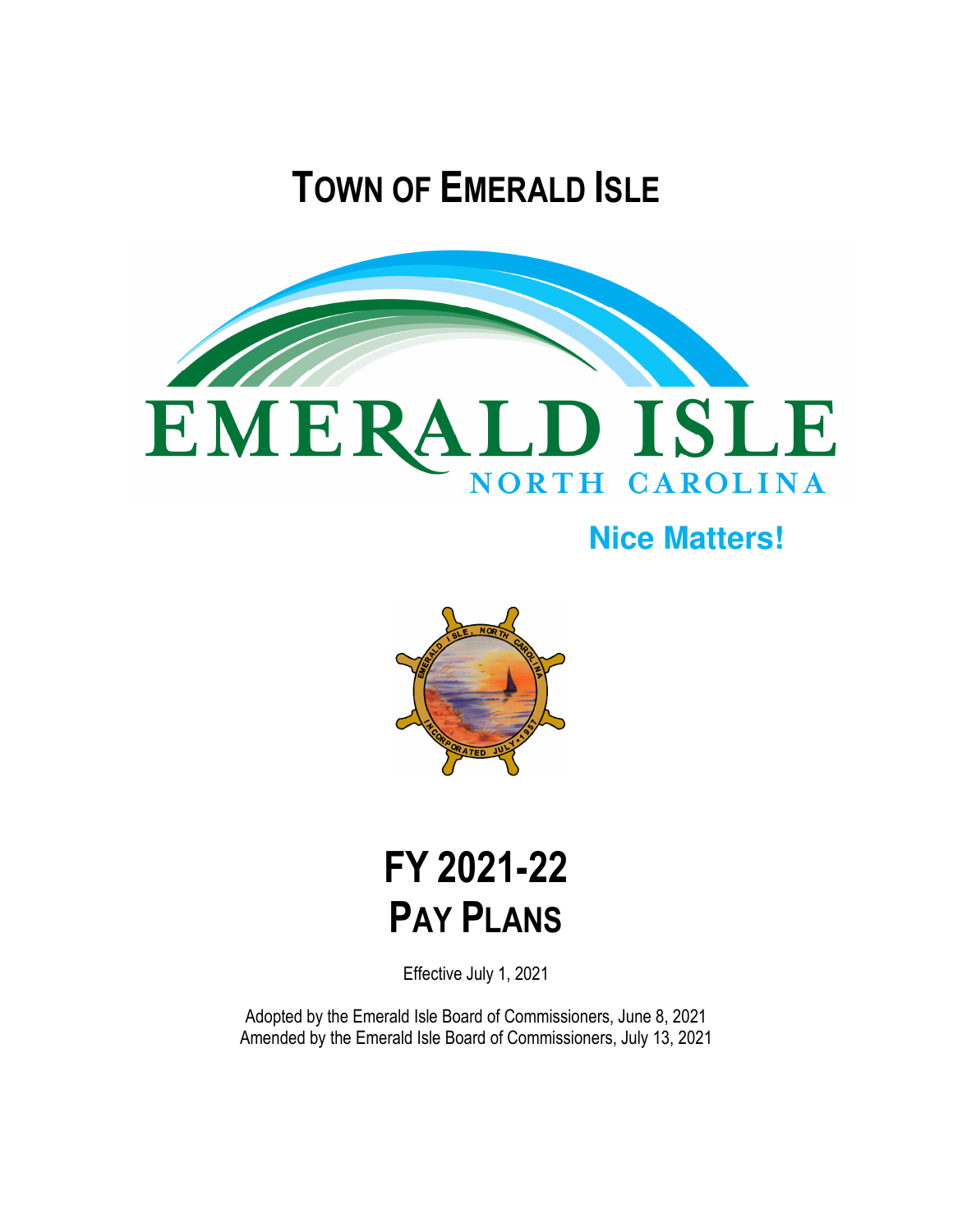### **Town of Emerald Isle Salary Schedule FY 2021-22**

|                  | <b>HIRING</b> |                |                  |                |                |
|------------------|---------------|----------------|------------------|----------------|----------------|
| <b>GRADE</b>     | <b>RATE</b>   | <b>MINIMUM</b> | <b>MID POINT</b> | <b>MAXIMUM</b> | <b>GRADE</b>   |
| 5                | 21,782        | 22,871         | 27,010           | 32,238         | 5              |
| 6                | 22,871        | 24,015         | 28,360           | 33,849         | $\,6$          |
| $\overline{7}$   | 24,015        | 25,216         | 29,779           | 35,542         | $\overline{7}$ |
| $\bf 8$          | 25,216        | 26,477         | 31,268           | 37,320         | 8              |
| $\boldsymbol{9}$ | 26,477        | 27,801         | 32,832           | 39,186         | 9              |
| 10               | 27,801        | 29,191         | 34,473           | 41,145         | 10             |
| 11               | 29,191        | 30,651         | 36,197           | 43,203         | 11             |
| 12               | 30,651        | 32,184         | 38,007           | 45,363         | 12             |
| 13               | 32,184        | 33,793         | 39,908           | 47,632         | 13             |
| 14               | 33,793        | 35,483         | 41,904           | 50,014         | 14             |
| 15               | 35,483        | 37,257         | 43,999           | 52,515         | 15             |
| 16               | 37,257        | 39,120         | 46,199           | 55,140         | 16             |
| 17               | 39,120        | 41,076         | 48,509           | 57,898         | 17             |
| 18               | 41,076        | 43,130         | 50,934           | 60,792         | 18             |
| 19               | 43,130        | 45,287         | 53,481           | 63,832         | 19             |
| 20               | 45,287        | 47,551         | 56,156           | 67,025         | 20             |
| 21               | 47,551        | 49,929         | 58,963           | 70,375         | 21             |
| 22               | 49,929        | 52,425         | 61,912           | 73,895         | 22             |
| 23               | 52,425        | 55,046         | 65,007           | 77,589         | 23             |
| 24               | 55,046        | 57,798         | 68,257           | 81,468         | 24             |
| 25               | 57,798        | 60,688         | 71,670           | 85,541         | 25             |
| 26               | 60,688        | 63,722         | 75,253           | 89,818         | 26             |
| 27               | 63,722        | 66,908         | 79,016           | 94,309         | 27             |
| 28               | 66,908        | 70,253         | 82,966           | 99,024         | 28             |
| 29               | 70,253        | 73,766         | 87,114           | 103,974        | 29             |
| 30               | 73,766        | 77,454         | 91,470           | 109,174        | 30             |
| 31               | 77,454        | 81,327         | 96,043           | 114,632        | 31             |
| 32               | 81,327        | 85,393         | 100,846          | 120,364        | 32             |
| 33               | 85,393        | 89,663         | 105,888          | 126,382        | 33             |
| 34               | 89,663        | 94,146         | 111,182          | 132,701        | 34             |
| 35               | 94,146        | 98,853         | 116,741          | 139,336        | 35             |
| 36               | 98,853        | 103,796        | 122,578          | 146,302        | 36             |
| 37               | 103,796       | 108,986        | 128,707          | 153,618        | 37             |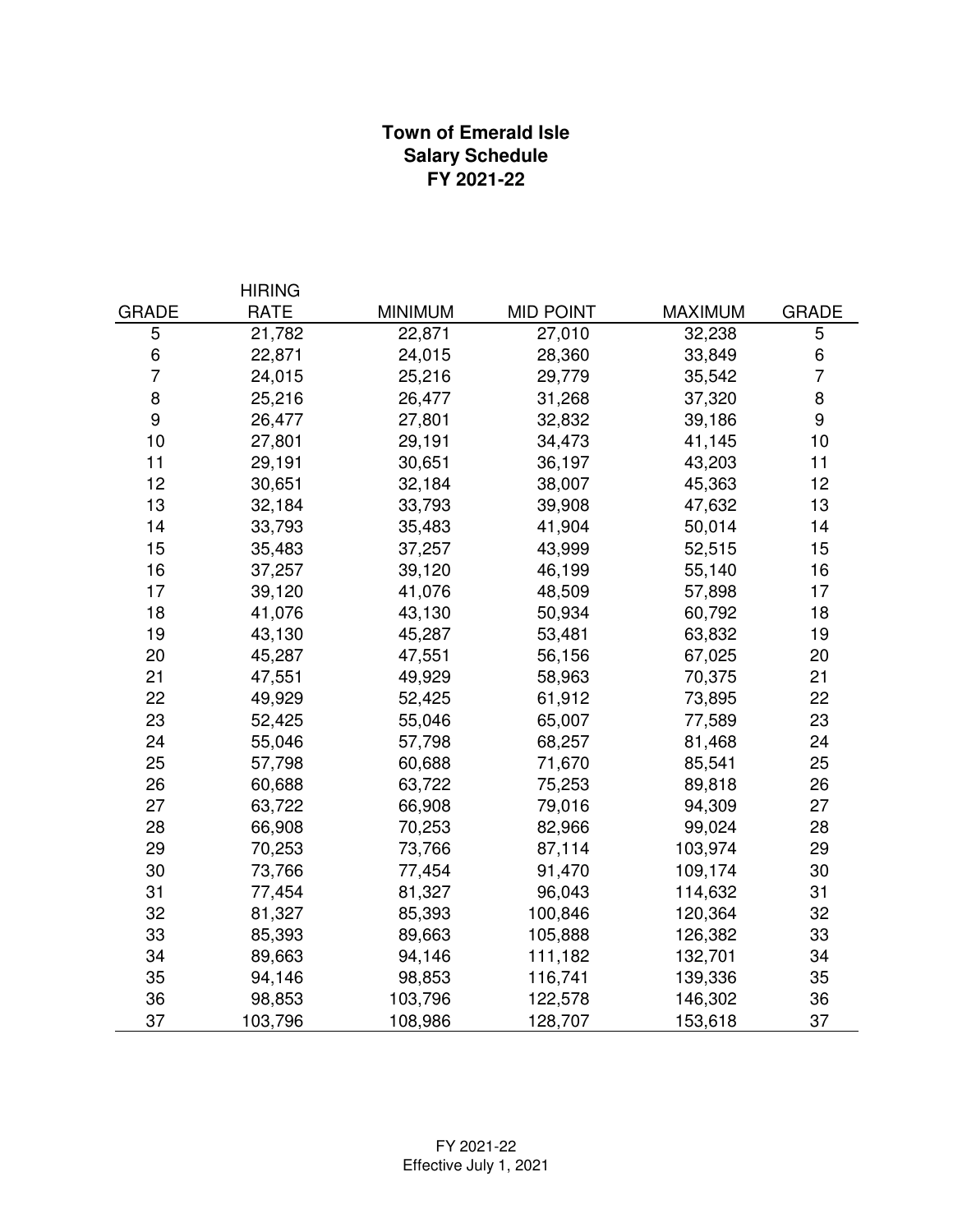#### Town of Emerald Isle List of Classes Arranged by Grade

|    | <b>Grade Classification</b>                                                                                                                                                            | <b>FLSA</b><br><b>Status</b> | <b>Hiring</b><br>Rate | <b>Maximum</b> |
|----|----------------------------------------------------------------------------------------------------------------------------------------------------------------------------------------|------------------------------|-----------------------|----------------|
| 5  |                                                                                                                                                                                        |                              | 21,782                | 32,238         |
| 6  |                                                                                                                                                                                        |                              | 22,871                | 33,849         |
| 7  |                                                                                                                                                                                        |                              | 24,015                | 35,542         |
| 8  |                                                                                                                                                                                        |                              | 25,216                | 37,320         |
| 9  | Custodian                                                                                                                                                                              |                              | 26,477                | 39,186         |
| 10 |                                                                                                                                                                                        |                              | 27,801                | 41,145         |
| 11 | <b>Equipment Operator</b>                                                                                                                                                              |                              | 29,191                | 43,203         |
| 12 | <b>Customer Service Assistant</b><br>Parks Maintenance Worker<br><b>EMT</b>                                                                                                            |                              | 30,651                | 45,363         |
| 13 | <b>Facilities Coordinator</b><br>Permit Technician                                                                                                                                     |                              | 32,184                | 47,632         |
| 14 | <b>Heavy Equipment Operator</b><br>Landscape Specialist<br><b>Administrative Assistant</b><br>Firefighter<br>A-EMT                                                                     |                              | 33,793                | 50,014         |
| 15 | <b>Recreation Coordinator</b><br>Assistant Public Works Supervisor<br>Landscape Supervisor                                                                                             |                              | 35,483                | 52,515         |
| 16 | <b>Code Enforcement Officer</b><br><b>Finance Technician</b><br>Parks Superintendent<br><b>Public Works Supervisor</b><br><b>Fire Engineer</b><br>Paramedic<br>Tax & Revenue Collector |                              | 37,257                | 55,140         |
| 17 |                                                                                                                                                                                        |                              | 39,120                | 57,898         |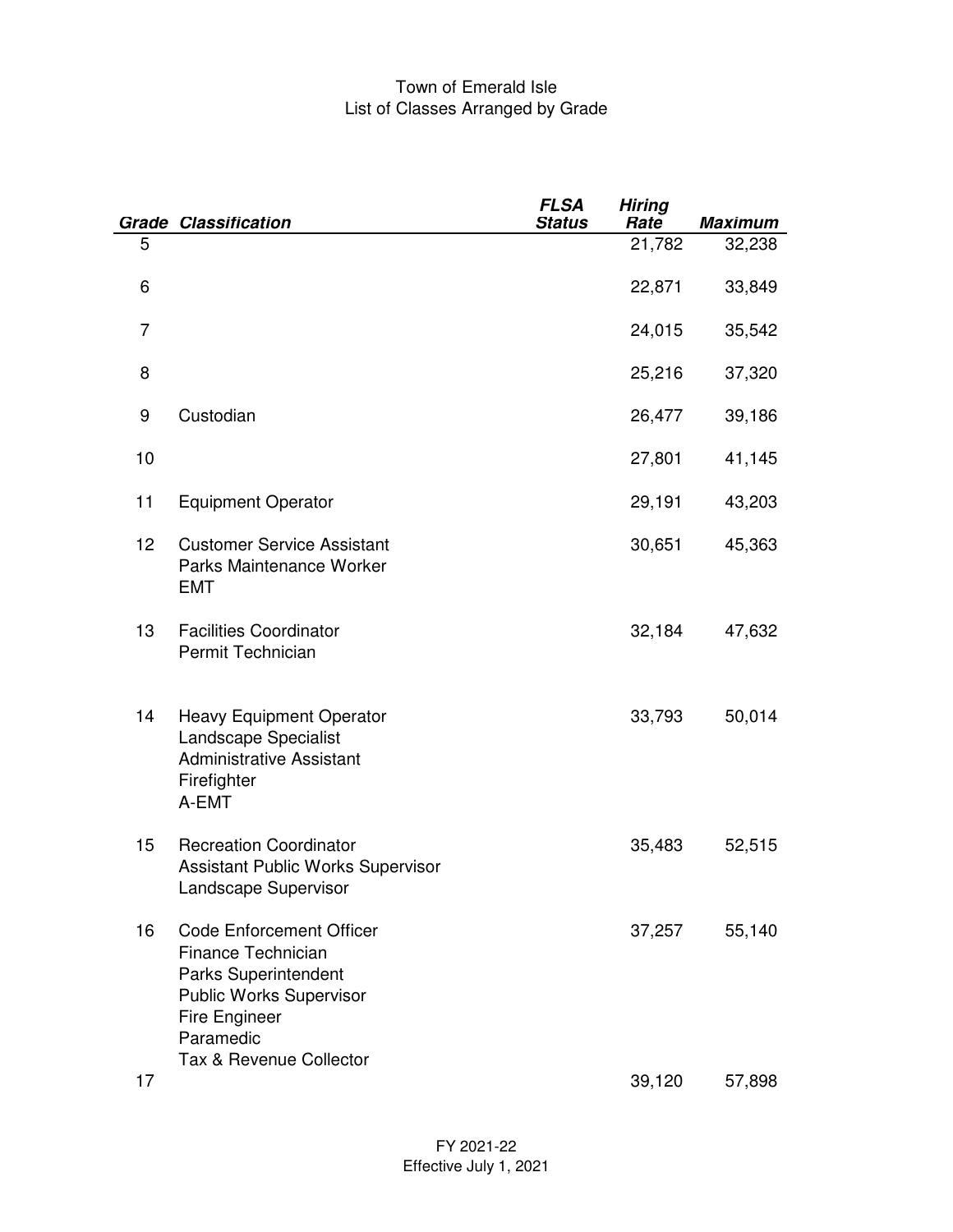#### Town of Emerald Isle List of Classes Arranged by Grade

|    | <b>Grade Classification</b>                                                                                                    | <b>FLSA</b><br><b>Status</b> | <b>Hiring</b><br>Rate | <b>Maximum</b> |
|----|--------------------------------------------------------------------------------------------------------------------------------|------------------------------|-----------------------|----------------|
| 18 | <b>Recreation Programs Supervisor</b><br>Senior Code Enforcement Officer<br>Fire Inspector                                     |                              | 41,076                | 60,792         |
| 19 | <b>Planning Technician</b>                                                                                                     |                              | 43,130                | 63,832         |
| 20 | <b>Chief Code Enforcement Officer</b><br><b>Fire Captain</b>                                                                   |                              | 45,287                | 67,025         |
| 21 | Public Information Officer / Media Director                                                                                    | E                            | 47,551                | 70,375         |
| 22 | Fire Marshall / Ocean Rescue Coordinator                                                                                       | E                            | 49,929                | 73,895         |
| 23 | <b>Town Planner</b><br><b>Assistant Fire Chief</b><br>Town Clerk / Public Information Officer                                  | Е<br>E<br>E                  | 52,425                | 77,589         |
| 24 |                                                                                                                                |                              | 55,046                | 81,468         |
| 25 | Parks and Recreation Director<br><b>Public Works Director</b><br><b>Planning Director</b><br>HR Specialist / Deputy Town Clerk | Ε<br>E<br>E<br>E             | 57,798                | 85,541         |
| 26 | <b>EMS Chief</b>                                                                                                               | E                            | 60,688                | 89,818         |
| 27 | <b>Finance Director</b>                                                                                                        | Е                            | 63,722                | 94,309         |
| 28 | <b>Fire Chief</b>                                                                                                              | E                            | 66,908                | 99,024         |
| 29 |                                                                                                                                |                              | 70,253                | 103,974        |
| 30 |                                                                                                                                |                              | 73,766                | 109,174        |

E = Exempt from the Wage and Hour provisions of the Fair Labor Standards Act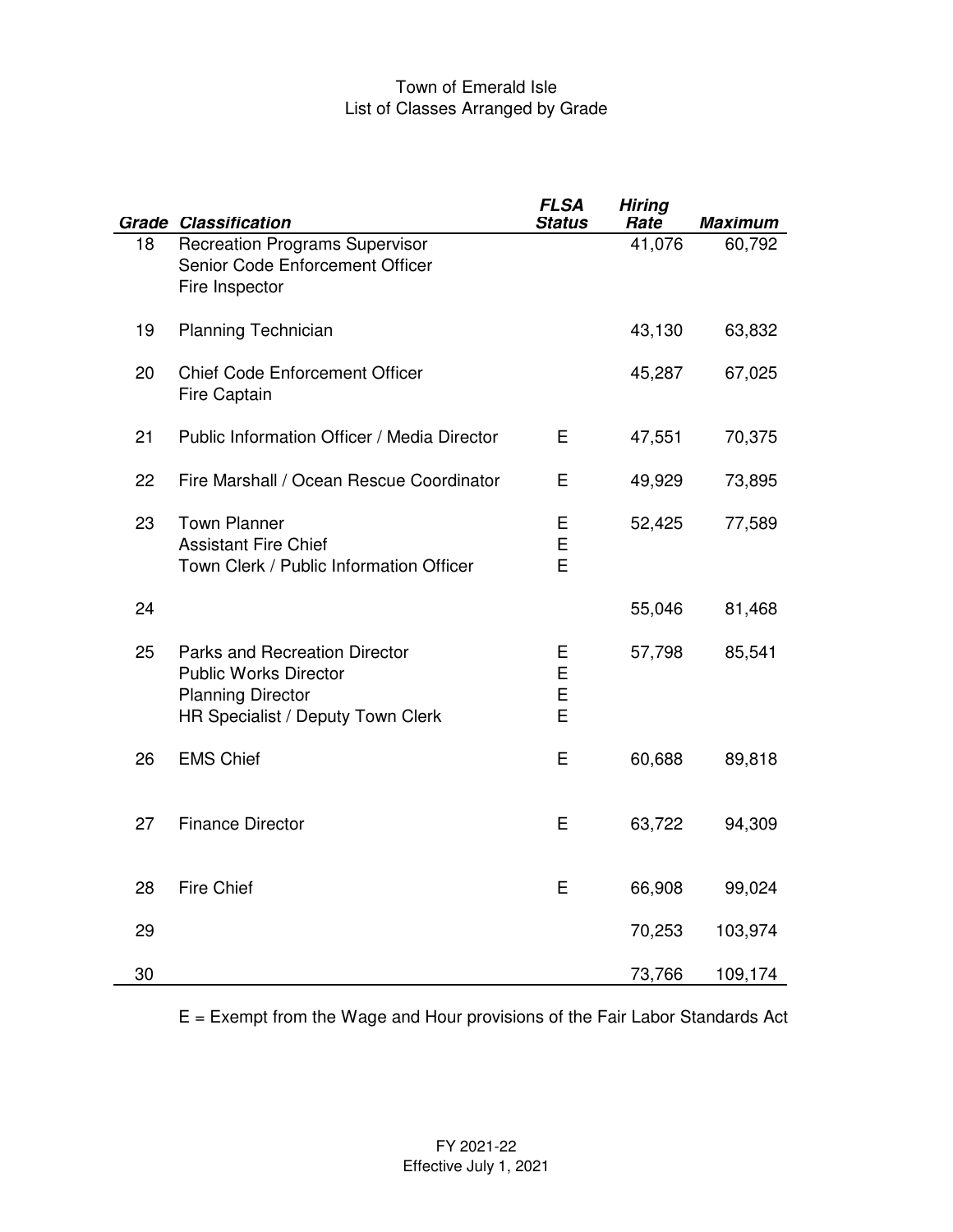#### Town of Emerald Isle List of Classes

|          |                                             | <b>Hiring</b> |                  |
|----------|---------------------------------------------|---------------|------------------|
| Grade    | <b>Classification</b>                       | Rate          | <b>Maximum</b>   |
|          |                                             |               |                  |
| 14       | A-EMT                                       | 33,793        | 50,014           |
| 14       | <b>Administrative Assistant</b>             | 33,793        | 50,014           |
| 23       | <b>Assistant Fire Chief</b>                 | 52,425        | 77,589           |
| 15       | Assistant Public Works Supervisor           | 35,483        | 52,515           |
| 20       | Chief Code Enforcement Officer              | 45,287        | 67,025           |
| 16       | <b>Code Enforcement Officer</b>             | 37,257        | 55,140           |
| 9        | Custodian                                   | 26,477        | 39,186           |
| 12       | <b>Customer Service Assistant</b>           | 30,651        | 45,363           |
|          |                                             |               |                  |
| 11       | <b>Equipment Operator</b>                   | 29,191        | 43,203           |
| 12       | <b>EMT</b>                                  | 30,651        | 45,363           |
| 26       | <b>EMS Chief</b>                            | 60,688        | 89,818           |
|          |                                             |               |                  |
| 13       | <b>Facilities Coordinator</b>               | 32,184        | 47,632           |
| 27       | <b>Finance Director</b>                     | 63,722        | 94,309           |
| 16       | Finance Technician                          | 37,257        | 55,140           |
| 20       | Fire Captain                                | 45,287        | 67,025           |
| 28       | <b>Fire Chief</b>                           | 66,908        | 99,024           |
| 16       | Fire Engineer                               | 37,257        | 55,140           |
| 14       | Firefighter                                 | 33,793        | 50,014           |
| 18       | Fire Inspector                              | 41,076        | 60,792           |
| 22       | Fire Marshall / Ocean Rescue Coordinator    | 49,929        | 73,895           |
| 14       | Heavy Equipment Operator                    | 33,793        | 50,014           |
| 25       | HR Specialist / Deputy Town Clerk           | 57,798        | 85,541           |
|          |                                             |               |                  |
| 14       | Landscape Specialist                        | 33,793        | 50,014           |
| 15       | Landscape Supervisor                        | 35,483        | 52,515           |
| 16       | Paramedic                                   | 37,257        | 55,140           |
| 25       | Parks and Recreation Director               | 57,798        | 85,541           |
| 12       | Parks Maintenance Worker                    | 30,651        |                  |
| 16       | Parks Superintendent                        | 37,257        | 45,363<br>55,140 |
|          | Permit Technician                           |               |                  |
| 13       |                                             | 32,184        | 47,632           |
| 25       | <b>Planning Director</b>                    | 57,798        | 85,541           |
| 19<br>21 | Planning Technician                         | 43,130        | 63,832           |
|          | Public Information Officer / Media Director | 47,551        | 70,375           |
| 25       | Public Works Director                       | 57,798        | 85,541           |
| 16       | Public Works Supervisor                     | 37,257        | 55,140           |
| 15       | <b>Recreation Coordinator</b>               | 35,483        | 52,515           |
| 18       | <b>Recreation Programs Supervisor</b>       | 41,076        | 60,792           |
|          |                                             |               |                  |
| 16       | Senior Fire Engineer                        | 37,257        | 55,140           |
| 16       | Tax & Revenue Collector                     | 37,257        | 55,140           |
| 23       | Town Clerk / Public Information Officer     | 52,425        | 77,589           |
| 23       | <b>Town Planner</b>                         | 52,425        | 77,589           |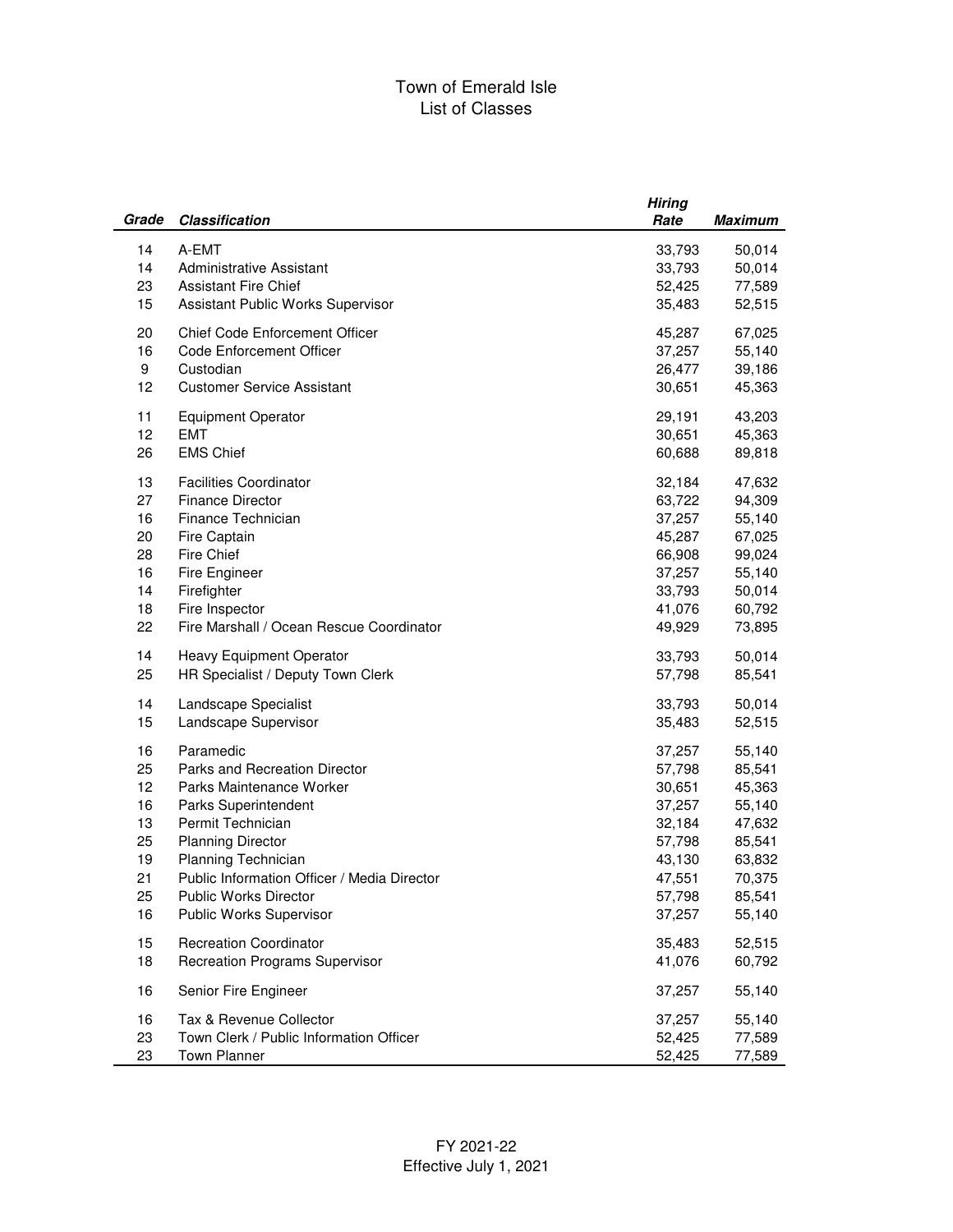### **Town of Emerald Isle Salary Schedule Police Department FY 2021-22**

| <b>GRADE</b> | <b>MINIMUM</b> | <b>MAXIMUM</b> | <b>GRADE</b> |
|--------------|----------------|----------------|--------------|
| 8            | 25,985         |                | 8            |
| 9            |                |                | 9            |
| 10           |                |                | 10           |
| 11           |                |                | 11           |
| 12           | 30,650         | 38,006         | 12           |
| 13           | 33,129         | 39,191         | 13           |
| 14           |                |                | 14           |
| 15           | 36,524         | 44,194         | 15           |
| $16 - 1$     | 39,089         |                | $16 - 1$     |
| $16 - 2$     | 40,262         |                | $16 - 2$     |
| $16-3$       | 41,873         |                | $16-3$       |
| 17           | 43,966         |                | 17           |
| 18           | 46,400         |                | 18           |
| 19           | 49,867         |                | 19           |
| 20           | 52,360         |                | 20           |
| 21           | 54,978         |                | 21           |
| 22           | 57,727         |                | 22           |
| 23           | 60,613         | 70,008         | 23           |
| 24           |                |                | 24           |
| 25           | 73,508         | 84,902         | 25           |
| 26           |                |                | 26           |
| 27           |                |                | 27           |
| 28           | 89,147         | 102,965        | 28           |
| 29           |                |                | 29           |
| 30           |                |                | 30           |
| 31           |                |                | 31           |
| 32           |                |                | 32           |
| 33           |                |                | 33           |
| 34           |                |                | 34           |
| 35           |                |                | 35           |
| 36           |                |                | 36           |
| 37           |                |                | 37           |
| 38           |                |                | 38           |
| 39           |                |                | 39           |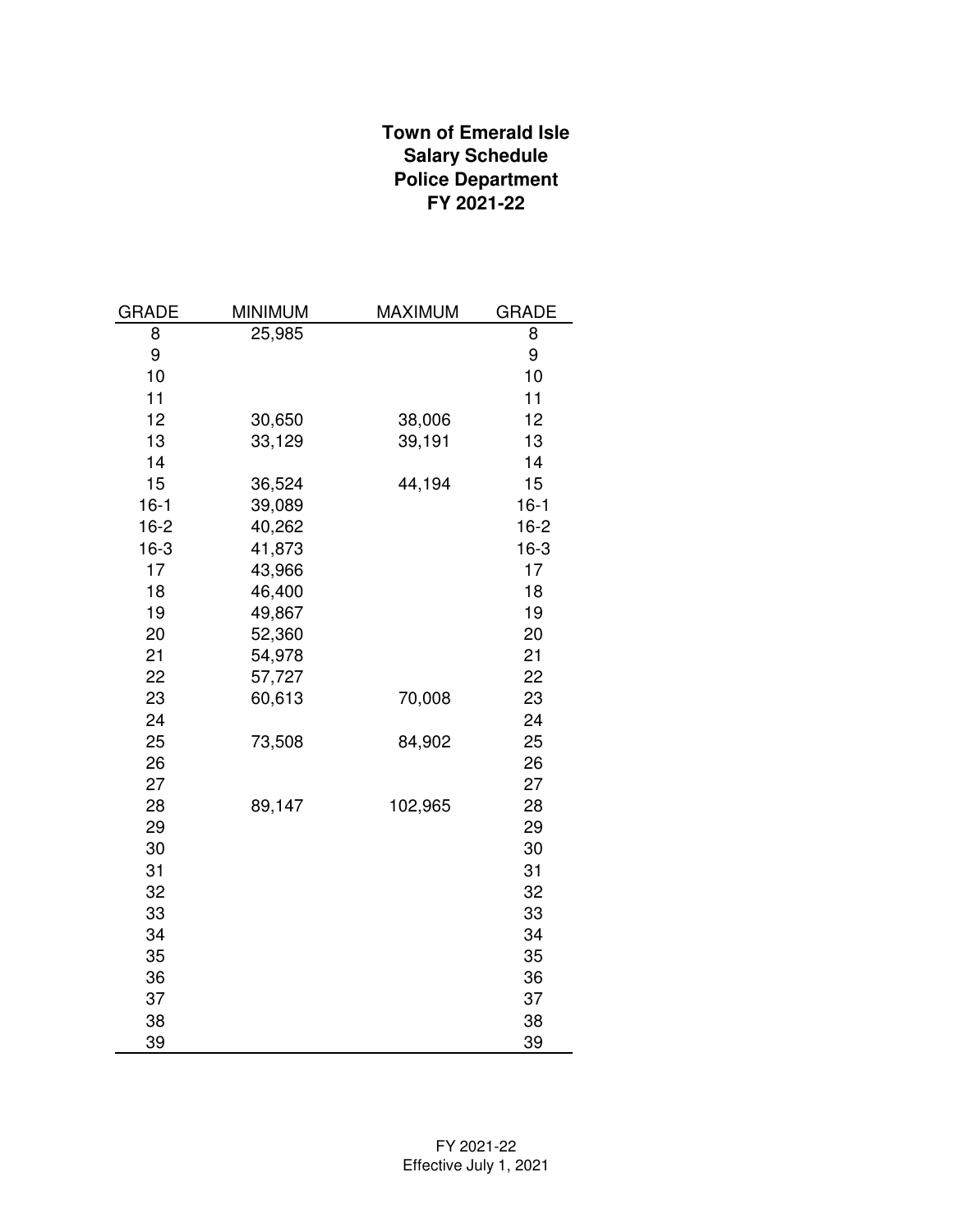#### Town of Emerald Isle Police Department List of Classes Arranged by Grade

|          | <b>Grade Classification</b>                 | <b>FLSA</b><br><b>Status</b> | <b>Minimum</b> | <b>Maximum</b> |
|----------|---------------------------------------------|------------------------------|----------------|----------------|
| 5        |                                             |                              |                |                |
| 6        |                                             |                              |                |                |
| 7        |                                             |                              |                |                |
| 8        | Police Officer Recruit (non-certified       |                              | 25,985         |                |
| 9        |                                             |                              |                |                |
| 10       |                                             |                              |                |                |
| 11       |                                             |                              |                |                |
| 12       | <b>Customer Service Representative</b>      |                              | 30,650         | 38,006         |
|          |                                             |                              |                |                |
| 13       | <b>Permit Clerk</b><br><b>Records Clerk</b> |                              | 33,129         | 39,191         |
|          |                                             |                              |                |                |
| 14       |                                             |                              |                |                |
|          |                                             |                              |                |                |
|          |                                             |                              |                |                |
| 15       | Records Administrator                       |                              | 36,524         | 44,194         |
|          |                                             |                              |                |                |
| $16 - 1$ | <b>Probationary Police Officer</b>          |                              | 39,089         |                |
|          | 16-2 Police Officer                         |                              | 40,262         |                |
|          | 16-3 Police Officer I                       |                              | 41,873         |                |
|          |                                             |                              |                |                |
| 17       | <b>Advanced Police Officer</b>              |                              | 43,966         |                |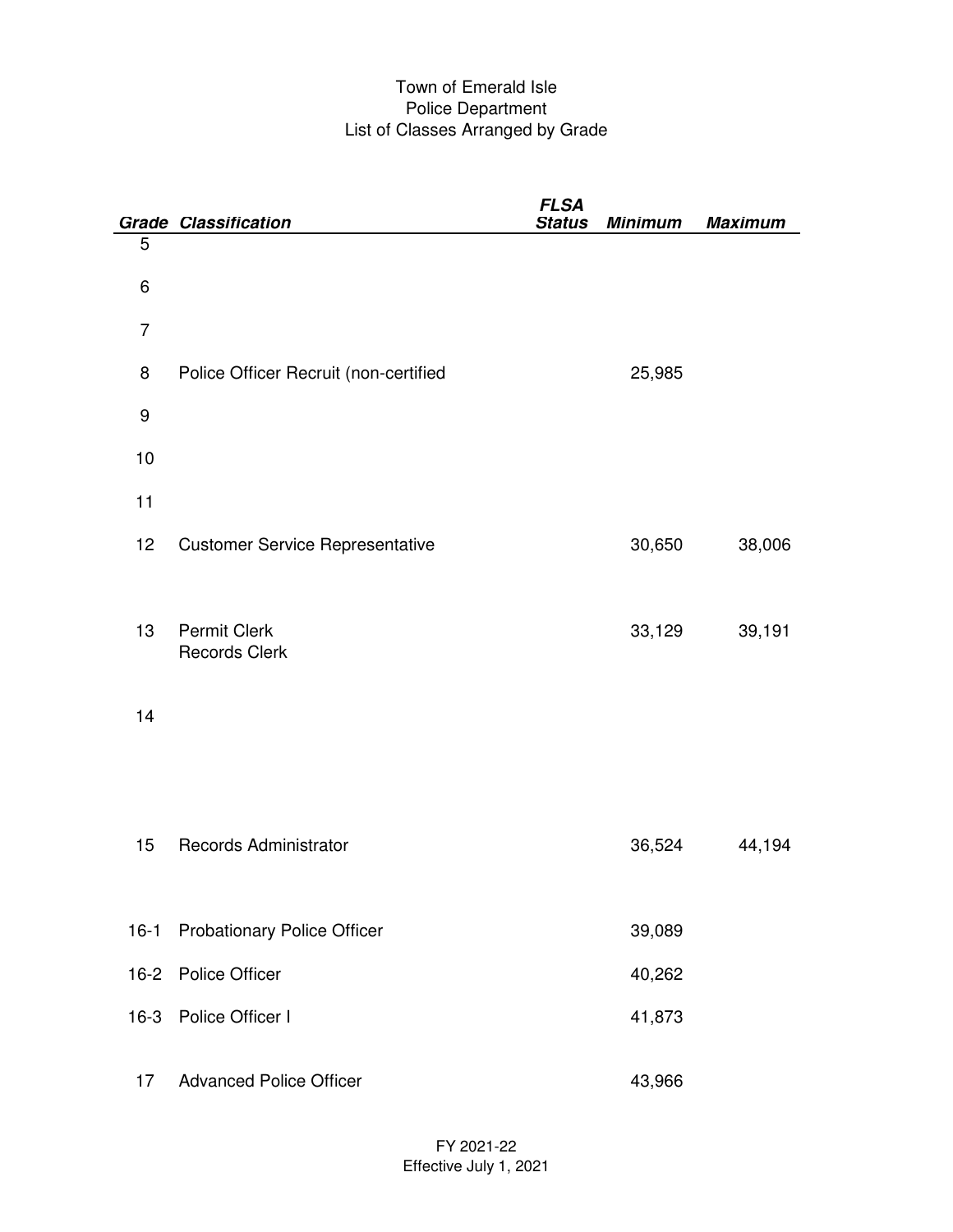#### Town of Emerald Isle Police Department List of Classes Arranged by Grade

|    | <b>Grade Classification</b>   | <b>FLSA</b><br><b>Status</b> | <b>Minimum</b> | <b>Maximum</b> |
|----|-------------------------------|------------------------------|----------------|----------------|
| 18 | <b>Senior Police Officer</b>  |                              | 46,400         |                |
| 19 | <b>Master Police Officer</b>  |                              | 49,867         |                |
| 20 | Sergeant                      |                              | 52,360         |                |
| 21 | Senior Sergeant               |                              | 54,978         |                |
| 22 | Master Sergeant               |                              | 57,727         |                |
| 23 | Lieutenant                    |                              | 60,613         | 70,008         |
|    |                               |                              |                |                |
| 24 |                               |                              |                |                |
| 25 | <b>Assistant Police Chief</b> | E                            | 73,508         | 84,902         |
|    |                               |                              |                |                |
| 26 |                               |                              |                |                |
| 27 |                               |                              |                |                |
|    |                               |                              |                |                |
| 28 | Police Chief                  | E                            | 89,147         | 102,965        |
| 29 |                               |                              |                |                |
| 30 |                               |                              |                |                |

E = Exempt from the Wage and Hour provisions of the Fair Labor Standards Act